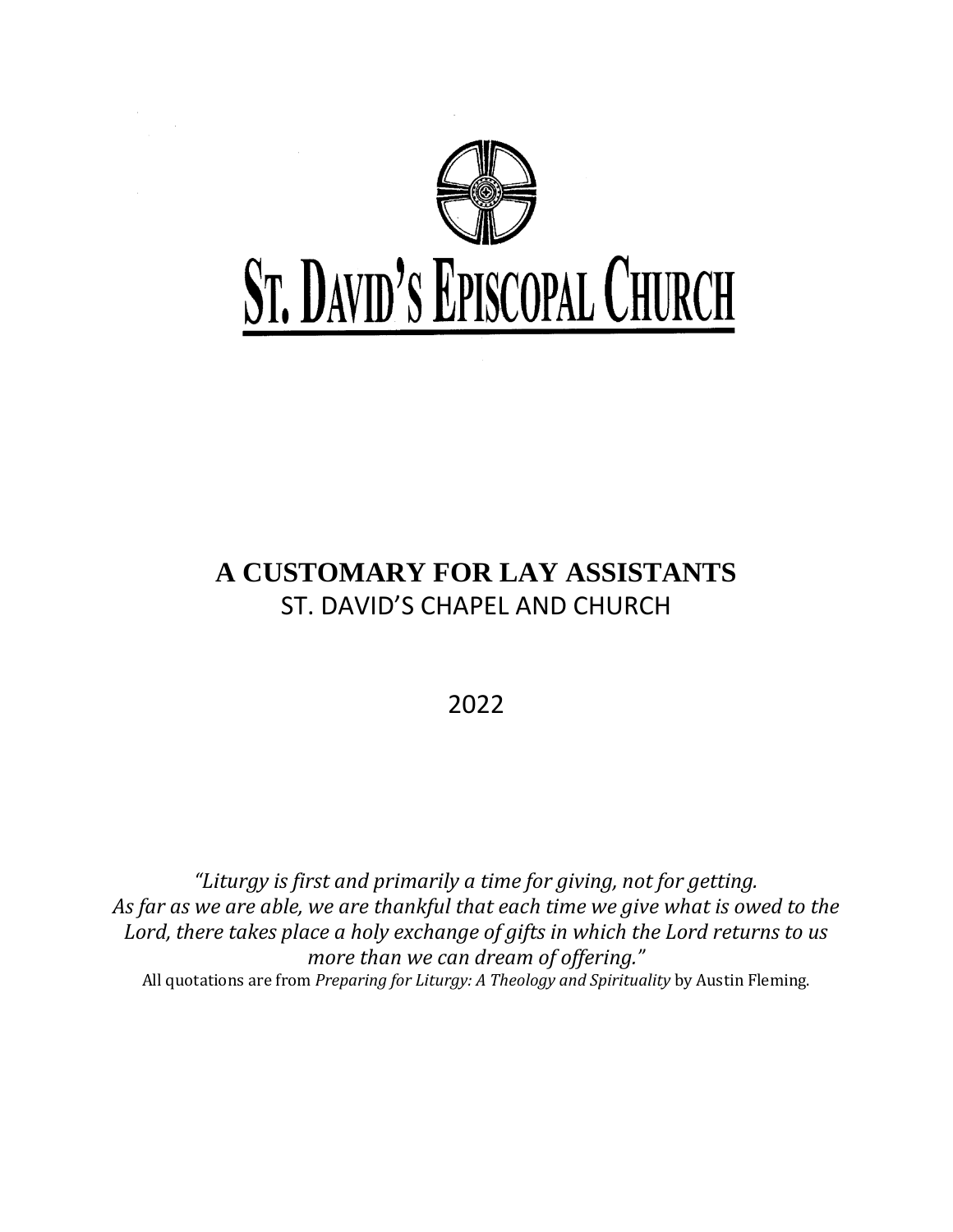**Lectors** (or Readers) proclaim the word of God as found in Holy Scripture;

**Intercessors** pray on behalf of the whole congregation the Prayers of the People;

**Chalicists** (or Chalice Bearers) offer the Blood of Christ, the Cup of Salvation to the people.

## **If you are unable to fulfill your assignment as scheduled:**

If it is anytime before 2:30 pm on the Friday before the Sunday you are to serve, please email Heather Sill (receptionist@stdavidschurch.org) and she will arrange for a substitute.

If it is after 2:30 on the Friday before the Sunday, you are to serve (even up to early Sunday morning) please email or call the clergy person assigned to your service.

# **SERVING IN THE CHAPEL LECTORS**

*"Your [ministry] is to offer the story of the. 'great things the Lord has done for us' that we might turn to the table of Eucharist with good cause to give thanks and praise. Yours is nothing less than the ministry of the Lord's voice calling out in the midst of God's people."* 

- Carefully practice the reading at home. You will receive the readings by email, along with the bulletin typically on Tuesday or Wednesday.
- For help with pronunciation go to http://netministries.org
- Sign in on the service sheet in the narthex 15 minutes before the service begins. If this does not happen, the verger will make other arrangements for a substitute.
- The verger **should** have marked the correct pages in the Bible for the day's readings.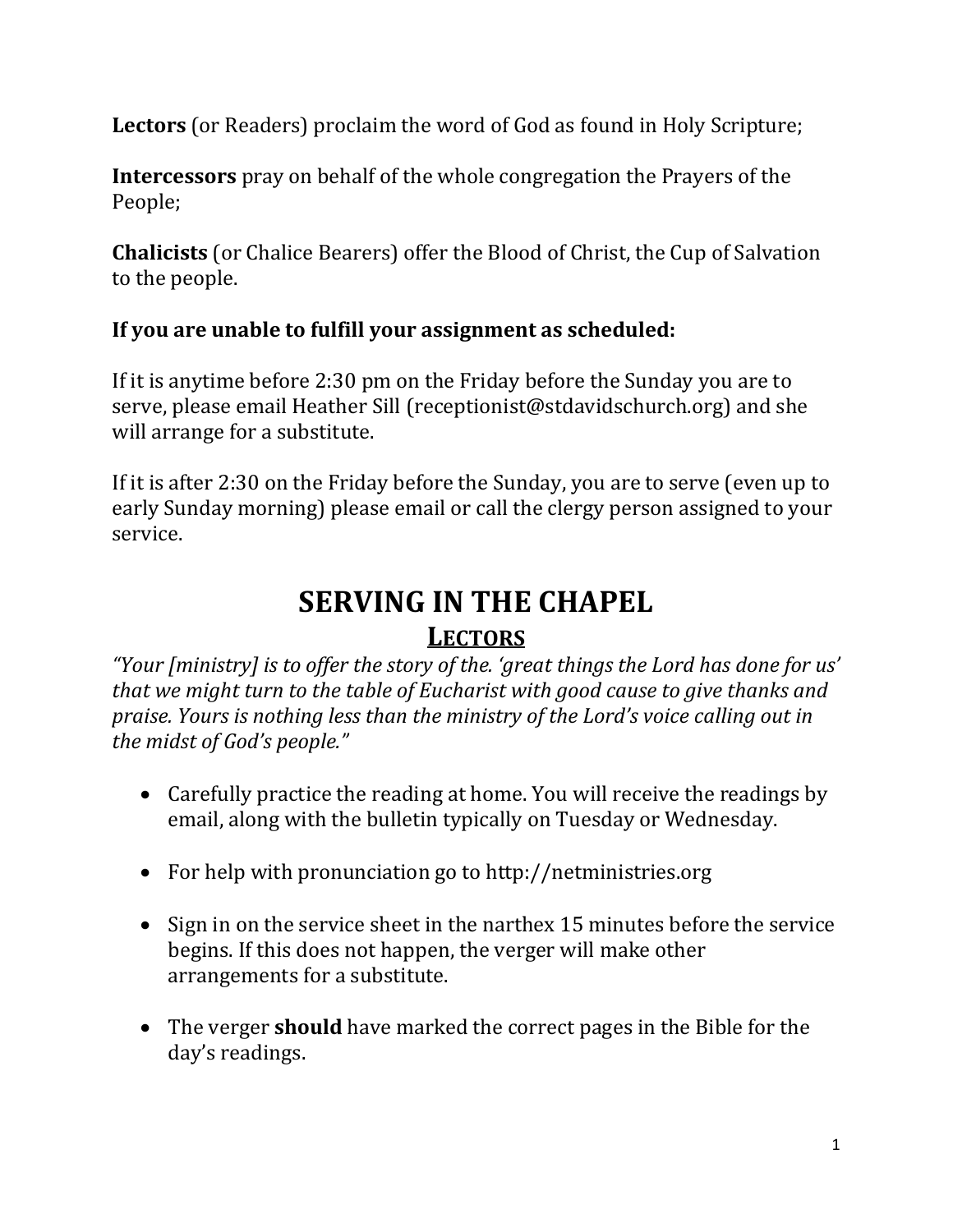- It is preferable that you read from the Bible; however not mandatory.
- Make sure the reading you were sent is the same reading in the bulletin. If it is different, please verify with a clergy person which reading is correct.
- If you prefer to read from your own prepared paper, please carry that paper to the ambo **before the service begins** placing it on top of the Bible. The first reader will need to have a copy of the psalm with them, either by bringing the bulletin or having it typed on their own paper.
- Lectors should sit on the ambo side, close to the front.
- Both lectors, should come to the ambo area at the same time. They should start moving as the Collect for the day is ending, entering the altar area through the side aisle. The second reader stands aside while the first lesson and psalm are read. The first reader stands aside as the second lesson is read. Both return to their seats as the gospel hymn starts.
- Before beginning your reading, wait for the congregation to settle into their seats, to find the scripture readings in the bulletin and to become quiet.
- Announce the reading in the simplest way possible: refer to Appendix A.
- Take your time in reading the lessons, but don't be ponderous. Make the reading appropriately lively and meaningful. Remember, "The Word of God is living." Look at the congregation when you can without losing your place. Pause briefly at commas and periods. Give a longer pause before you say clearly "The Word of the Lord."
- Do not adjust the microphones; the volume is controlled by a choir member and will be adjusted according to you voice.
- Introduce the psalm by saying, "please join me in reading the psalm printed in your bulletin."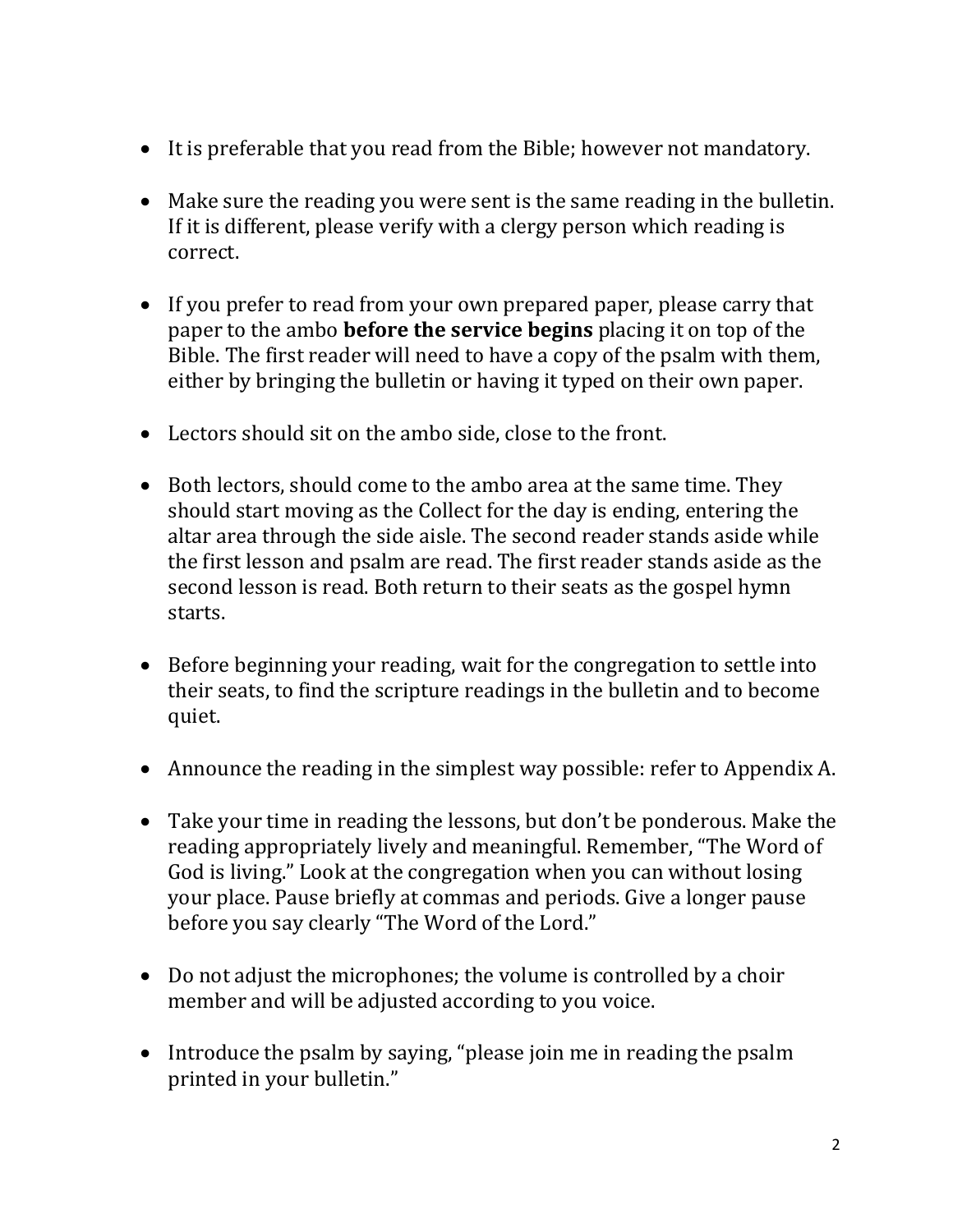- Upon completion of the reading and Psalm, the first reader exits the ambo and should go and stand against the wall by the door to sacristy.
- When the second reader is finished and exits the ambo, both readers should return to their seats at the same time.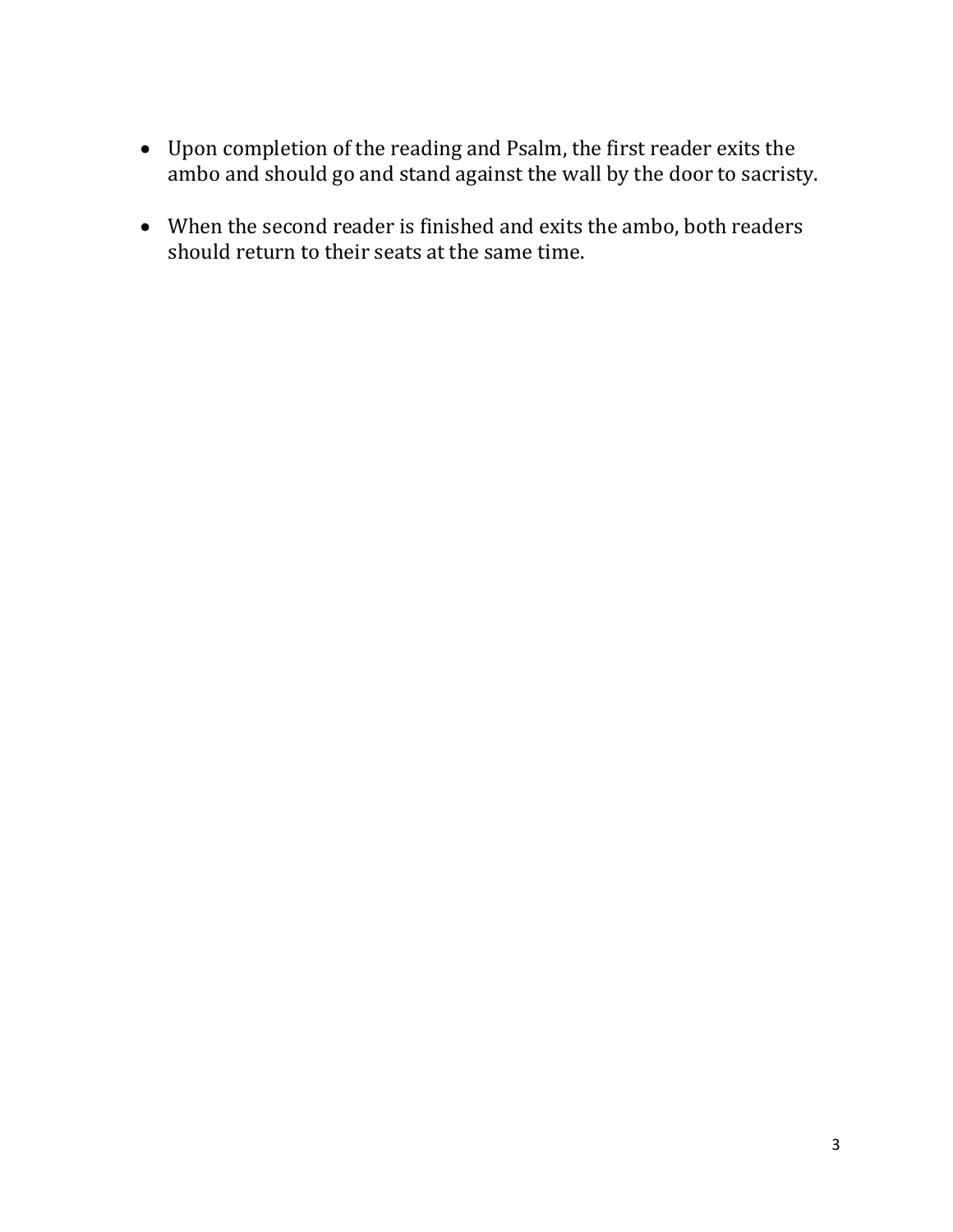## **INTERCESSORS**

- Sign in 15 minutes before the service begins.
- The book of intercessions is a 3-ring binder that will be found in the narthex on the cupboard next to the sign in sheet.
- **Immediately check to compare the prayers from the binder with the prayers in the bulletin. If they are different, ALWAYS read the prayers from the bulletin.**
- The prayers are read from the ambo. The intercessor should start moving from their place near the front as the Nicene Creed is ending.
- Reading names: Say each name clearly but not too slowly. **Please check with the clergy about pronunciations if you are uncertain**. Be prepared for possible hand-written changes, additions, or corrections to the prayers in the intercessor's book.
- **When you are finished, please remain in the ambo; however, turn away from the microphones, and join in with saying the confession. Once the Peace has begun, you may step down from the Ambo and return to your seat.**
- Remember that on baptismal Sundays (usually the last Sunday of the month), the intercessions are not read from the 3-ring binder but are the form for prayers for the baptismal candidates, found on page 305 of the Book of Common Prayer. Take notice whether the baptismal candidate(s) are male, female or multiple candidates. Start moving to the ambo near the end of the Baptismal Covenant which the congregation is saying. Return to your seat as the attention shifts to the Thanksgiving over the Water.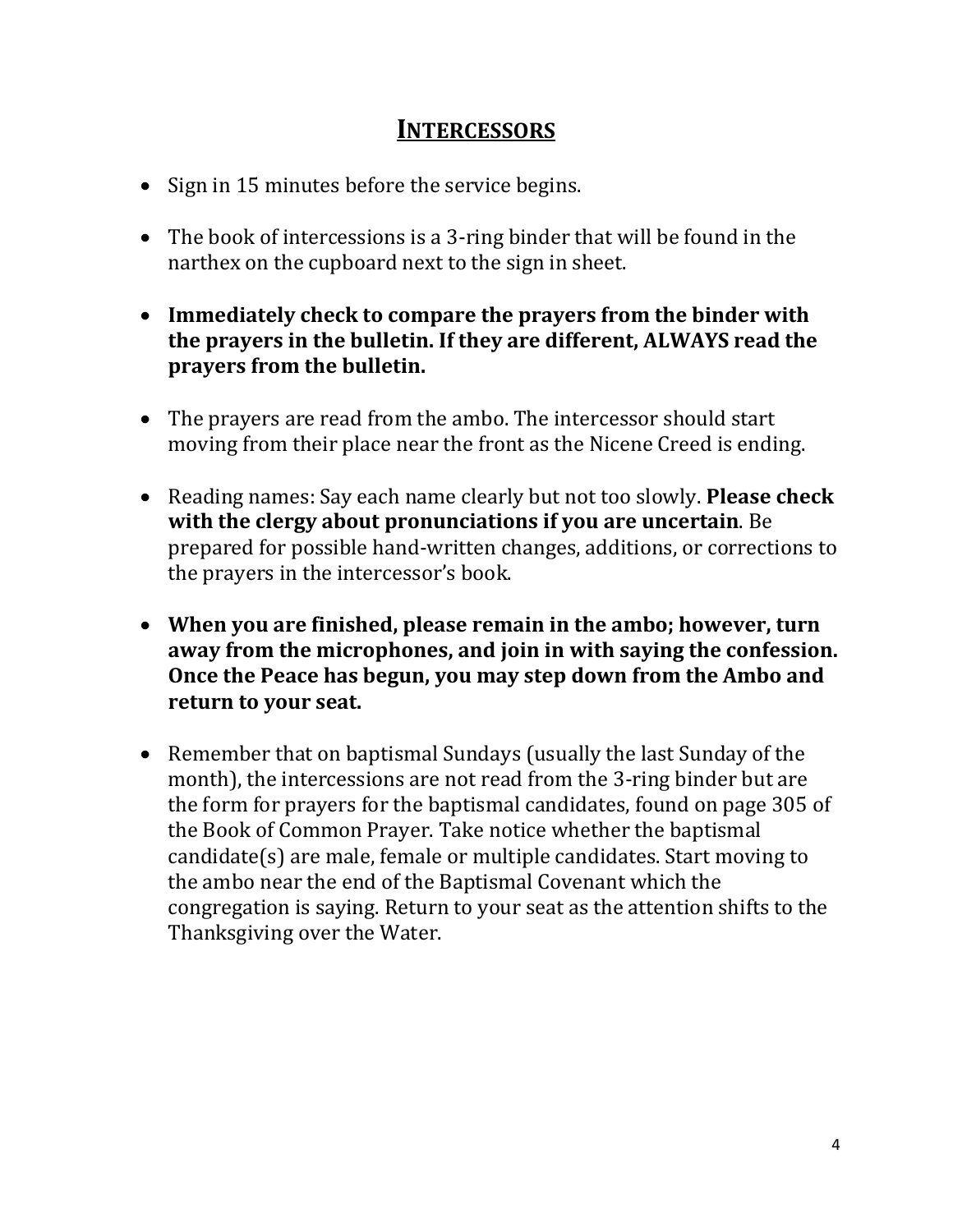# **CHALICISTS**

*"Your service is at the Lord's reconciling table… You minister Holy food to Holy people in the Holiest of all communions. Yours is the ministry of the One who was broken and poured out for our sake: the ministry of Christ who is our Passover and our Lasting Peace."* 

- Sign in 15 minutes before the service begins. If that does not happen, the verger will make arrangements for a substitute.
- Begin making your way to the altar during the fraction anthem.
- **Please wait until the congregation is seated after the fraction, and after the clergy have completed their work at the credence table, to move to the correct side of the altar (2 on each side).**
- Take the chalice and a purificator (the folded linen) from a priest and see which part of the rail needs a chalicist. The rail is divided into 4 sections, 2 on each side. The bend in the rail marks each section. *Please try to place the embroidered cross face down towards your palm so that when wiping the chalice wine doesn't soil this part of the purificator.*
- Do not speak the name of the one you are serving. To do so without knowing all the people will make those you cannot name feel left out.
- Speak to all at the rail the words, "**The Blood of Christ, the Cup of Salvation**".
- If someone does not wish to receive the chalice (arms crossed while kneeling) please pull the chalice toward you; however, still say "**The blood of Christ, the cup of salvation".**
- If the communicant is holding the wafer in their hand, hold the chalice low enough so they can see inside the chalice to dip, intinct, the wafer into the chalice themselves. Hold the purificator between the chalice and the person to catch any drips.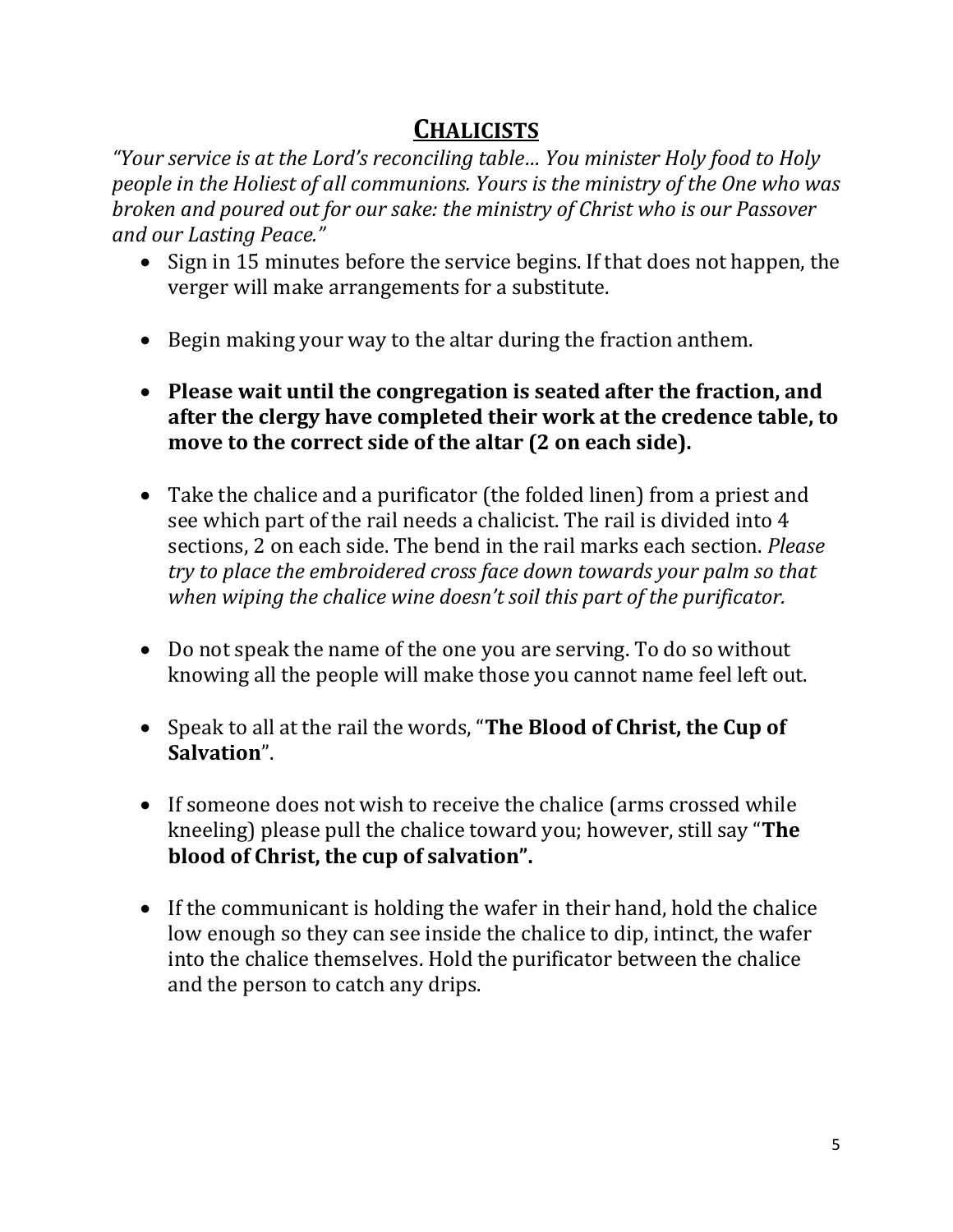- If the communicant drinks from the chalice, wipe the edge with the purificator and turn the chalice to a clean place for the next communicant.
- Keep a **firm** grip on the chalice.
- If you need more wine, come to the altar where the Verger or an acolyte will assist you.
- If a wafer is dropped into the chalice, immediately pull the chalice back from the communicant. Notify the Verger and follow them into the sacristy to receive a new chalice and wine. You will need to notify the clergy that the person needs to receive another wafer and your partner chalice bearer that they will need to fill in for you during your temporary absence.
- If wine is spilled onto the floor, you may use your purificator to wipe the wine up. If you need to wipe wine up off the floor, or for any reason too much wine is on the purificator, please go immediately to the altar to retrieve a clean purificator from the burse. The soiled purificator should be placed on the BOTTOM shelf of the credence table.
- If someone drops the bread on the ground, pick it up yourself and ingest it, then notify the clergy that another wafer is needed.
- If someone spills wine on their clothing, offer them the purificator and wait for them to return it. If you need a fresh purificator, notify the Verger.
- Be prepared to follow a clergy person out into the congregation to serve a disabled person if necessary.
- When your service is complete, one chalice must be returned to the altar. All other chalices and purificators are returned to the Sacristy and set on the counter.
- Return to your seat as soon as you are finished serving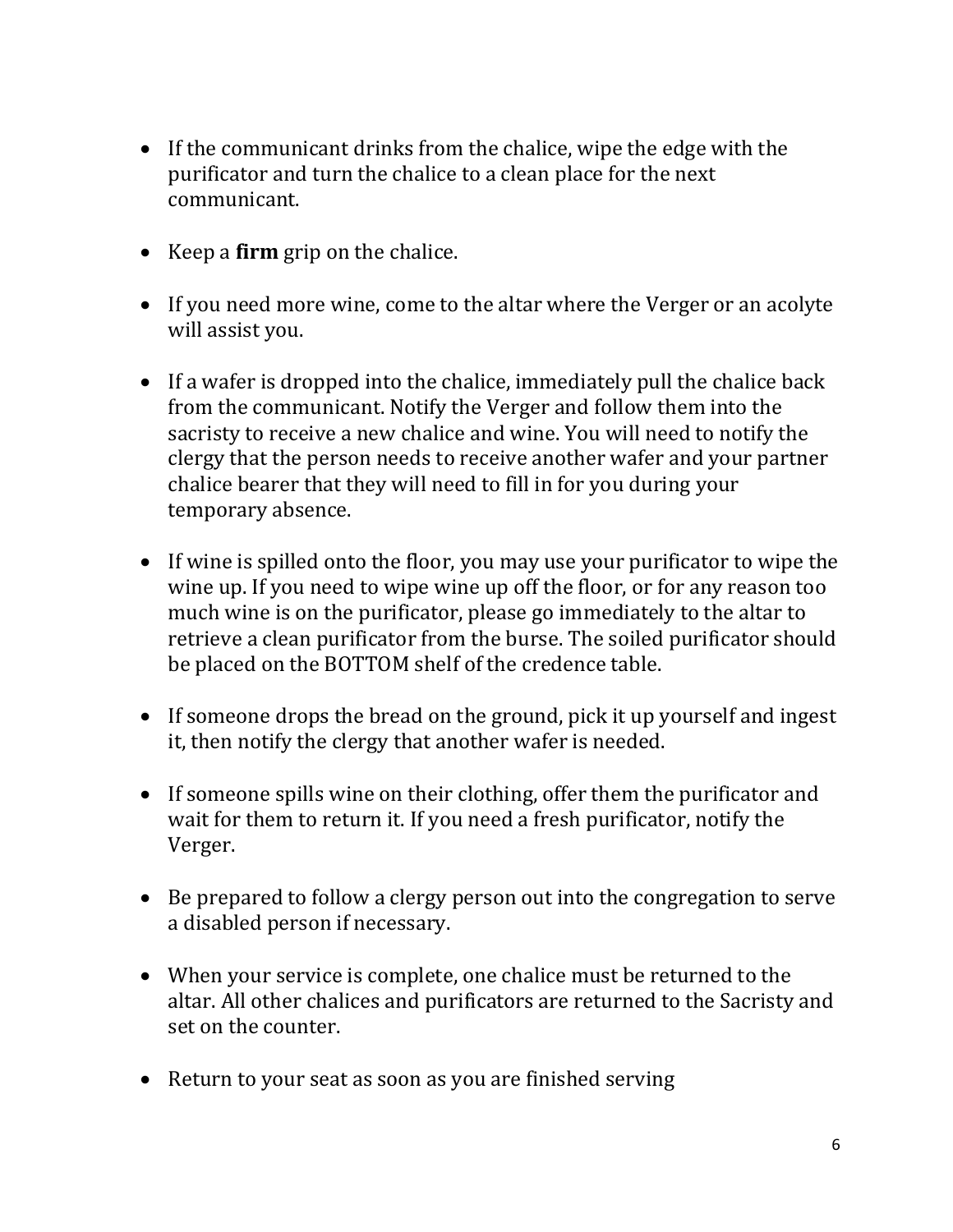# **SERVING IN THE CHURCH LECTORS**

*"Your [ministry] is to offer the story of the. 'great things the Lord has done for us' that we might turn to the table of Eucharist with good cause to give thanks and praise. Yours is nothing less than the ministry of the Lord's voice calling out in the midst of God's people."* 

- Carefully practice the reading at home. If you need help with pronunciation, go to http://netministries.org
- Arrive at least 10 minutes before the service begins. There is no Verger at the services held in the church.
- It is preferable that you read from the Bible; however, not mandatory. Find the correct passages in the Bible for the days' readings and mark.
- If you prefer to type your own paper or read from the bulletin, please carry the paper to the lectern before the service placing it discreetly on top of the Bible.
- It is preferable that lectors sit in the front of the Church. Come to the lectern following the Collect. Wait for the congregation to become quiet or for late arrivals.
- Announce the reading in the simplest way possible: Refer to Appendix A.
- Take your time in reading the lessons, but don't be ponderous. Make the reading appropriately lively and meaningful. Remember, "The Word of God is living." Look at the congregation when you can without losing your place. Pause briefly at commas and periods. Give a longer pause before you say clearly, "The Word of the Lord."
- Introduce the psalm by saying, "please join me in reading the psalm printed in your bulletin."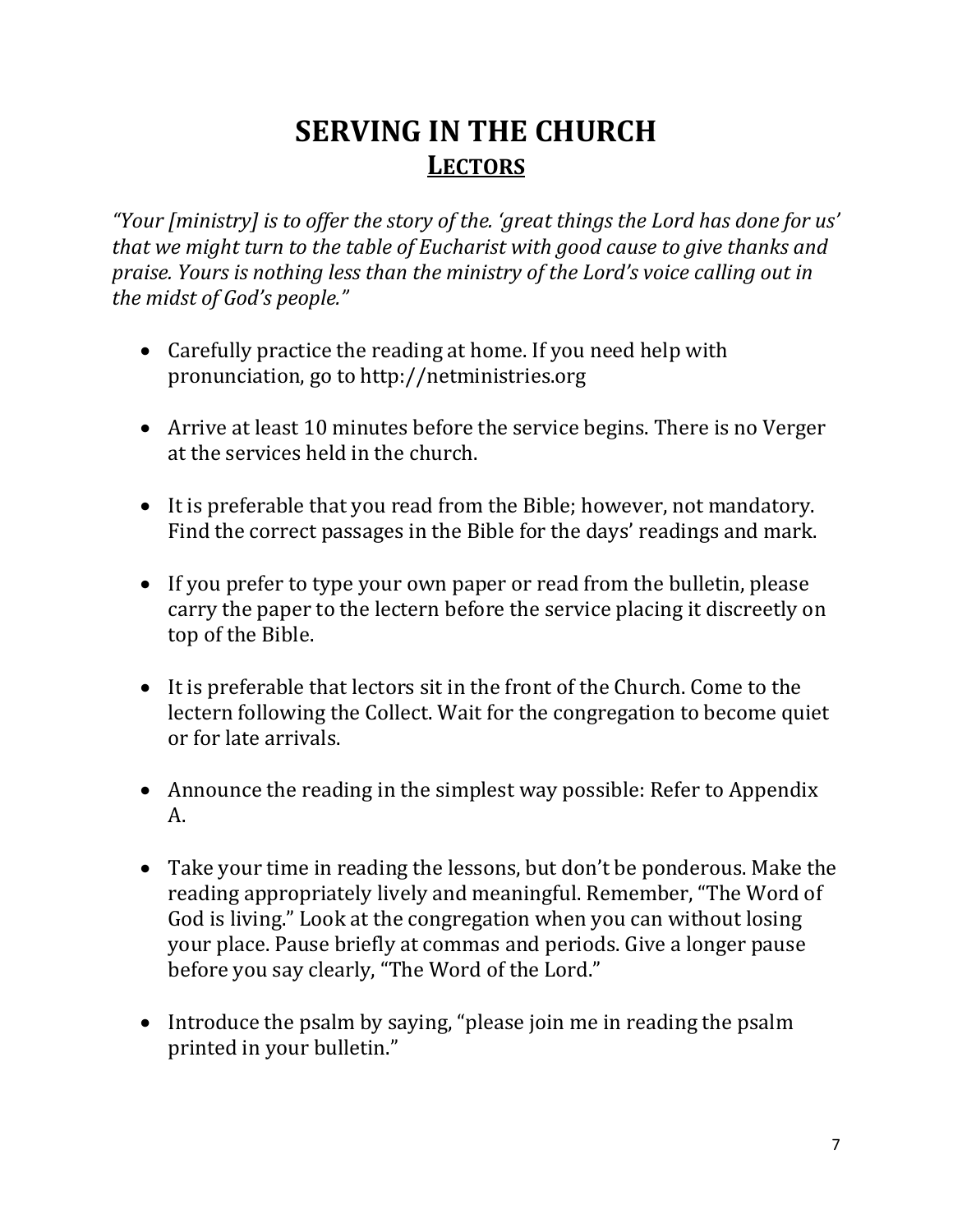# **INTERCESSORS/CHALICE BEARERS**

*"Your service is at the Lord's reconciling table… You minister Holy food to Holy people in the Holiest of all communions. Yours is the ministry of the One who was broken and poured out for our sake: the ministry of Christ who is our Passover and our Lasting Peace."* 

- Arrive at least 10 minutes before the service begins.
- The book of intercessions is a 3-ring binder which can be found on the shelf in the sacristy. There will be 3 binders, each labelled for a particular service.
- The 8 am service is Rite I and therefore the prayers follow a different format versus the 11:15 am and 5 pm services which are Rite II, which should be the same as the prayers in the bulletin.
- **For the 11:15 am and 5 pm services:**
- **Immediately check to compare the prayers from the binder with the prayers in the bulletin. If they are different, ALWAYS read the prayers from the bulletin.**
- **On Baptismal Sundays** read prayers for the baptismal candidates instead of intercessions. These prayers can be found on page 305 of the Book of Common Prayer. Remain in your pew turning toward the baptismal font. Take notice whether the baptismal candidate(s) are male, female or multiple candidates.
- At the appointed time in the service, stand, and **facing the altar**, begin reading the intercessions.
- Reading names: Say each name clearly, but not too slowly. **Please check with clergy about pronunciations if you are uncertain**. Be prepared for possible hand-written changes, additions or corrections to the prayers in the Intercessor's binder.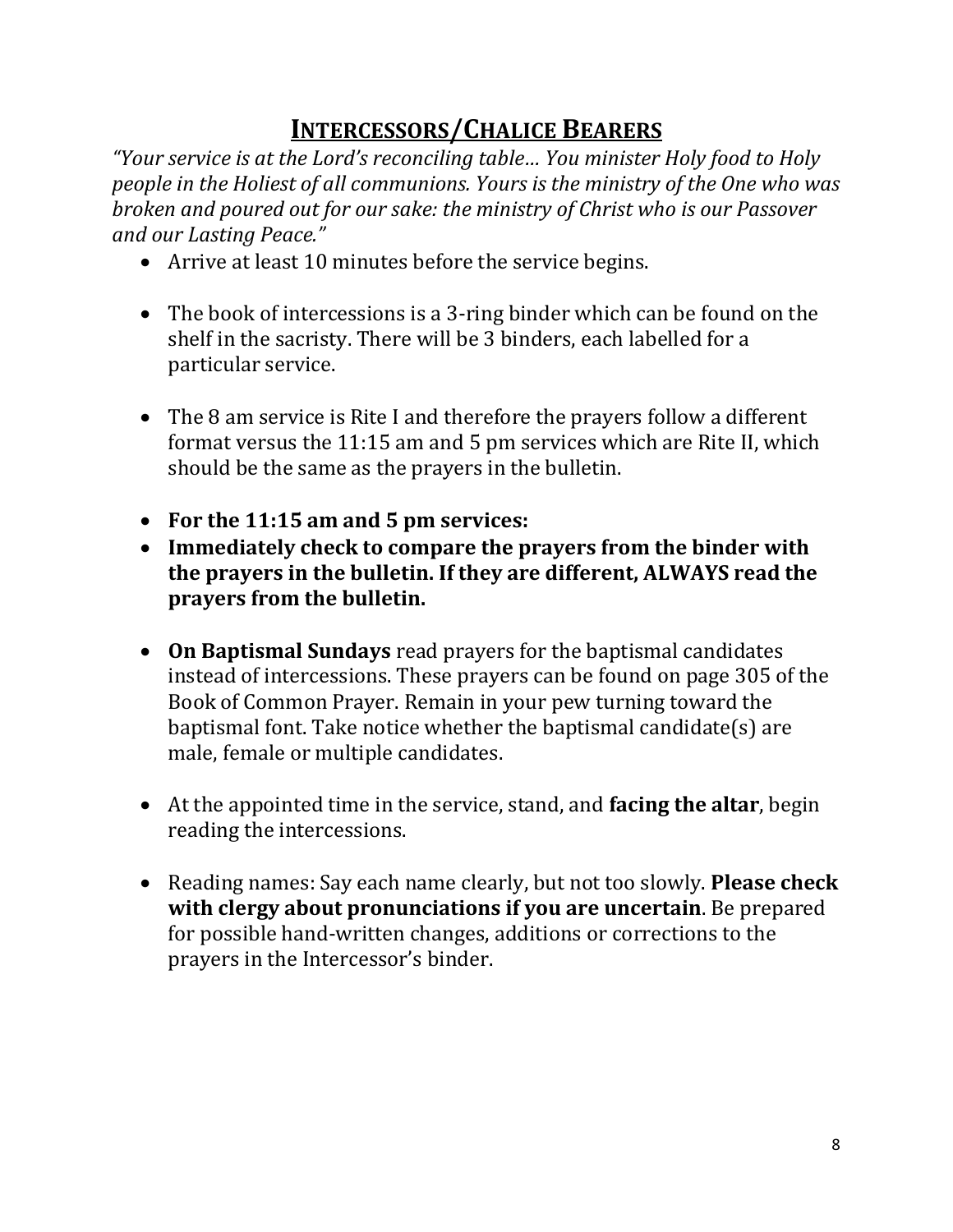- During the exchange of the Peace, go to the front of the Church, exchange the Peace with the priest(s) and sit in the chair on the right (as you face the altar) for the announcements.
- When the offering is announced, take the offering plates that are under your seat and hand them to the usher. The usher will bring the bread and the wine and hand them to the priest. The usher will then take the offering plates from you. (Do not worry about the gate at the communion rail or cushion; the usher will take care of them).
- Return to the right side of the altar and assist the priest in the preparation of the bread and wine. Handing them the cruet of wine (handle towards the priest) and anything else they may ask of you.
- Upon the completion of above, mimic what the other priest is doing, i.e. sitting or standing (and on what level) and wait for the priest to indicate to the usher to bring forward the collection plates.
- Move to the center, take the plates from the usher and then face the altar, move forward and slightly to the right. When the minister begins the offertory prayer and holds up the host and chalice, you should hold the plates up high. At the end of the prayer place the plates on the right side of the altar.
- Continue standing on the right side of the Altar and again mimic the priest on the other side - if he or she stands, you stand; if he or she kneels, you kneel, etc. If there is no minister on the other side, follow the lead of the celebrant.
- The celebrant will serve you the host and then hand you the chalice with the purificator.
- Do not speak the name of the one you are serving. To do so without knowing all the people will make those you cannot name feel left out.
- Speak to all at the rail the words, "**The blood of Christ, the cup of salvation**".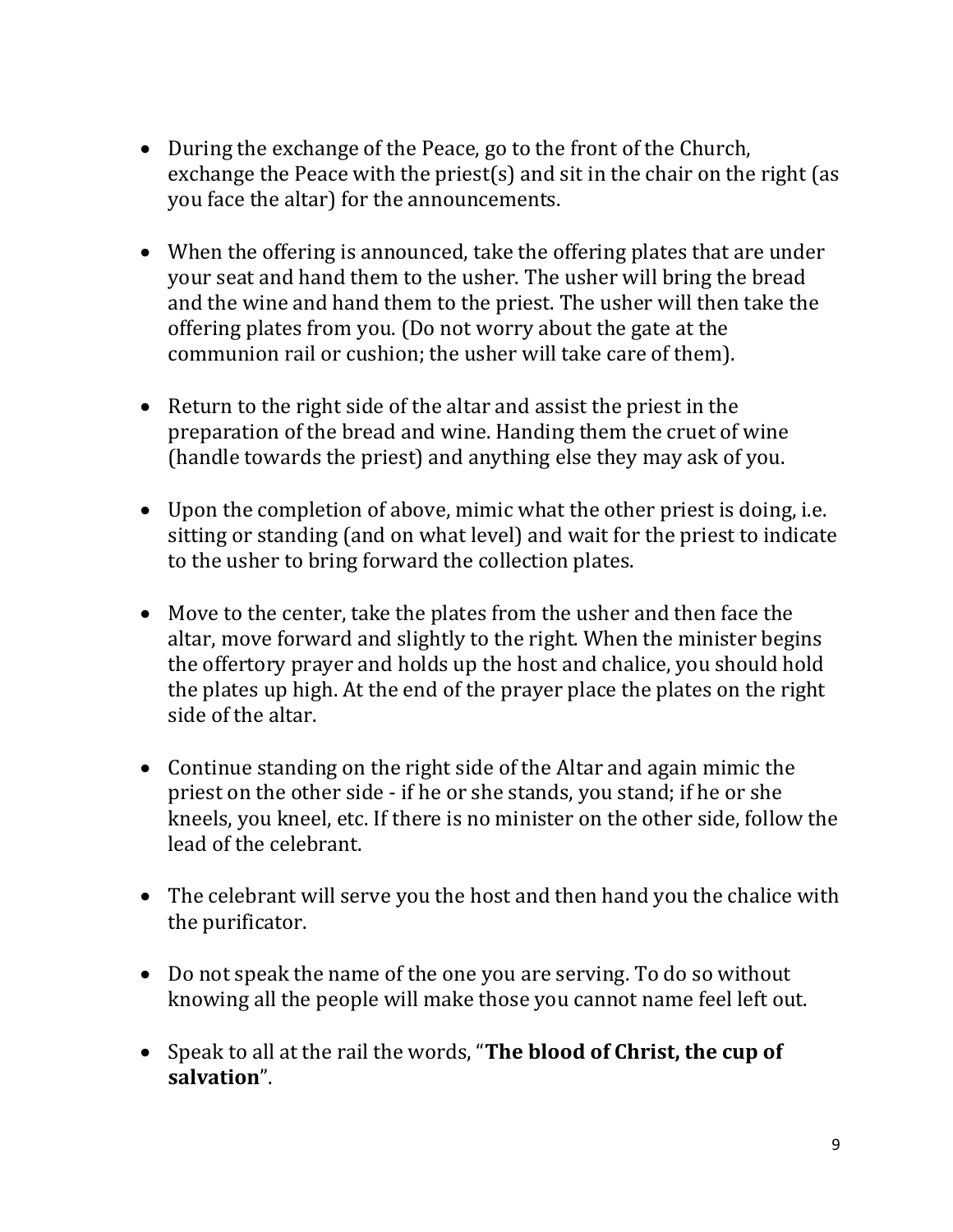- If someone does not wish to receive the chalice (arms crossed while kneeling) please pull the chalice towards you; however still say "The blood of Christ, the cup of salvation".
- If the communicant is holding the wafer in their hand, hold the chalice low enough so they can see inside the chalice to dip, intinct, the wafer into the chalice themselves. Hold the purificator between the chalice and the person to catch any drips.
- If the communicant drinks from the chalice, wipe the edge with the purificator and turn the chalice to a clean place for the next communicant.
- Keep a **firm** grip on the chalice.
- If a wafer is dropped into the chalice, immediately pull the chalice back from the communicant. Notify the priest and follow their instructions. For the 8am and 11:15am service, allow the other priest to serve the wine to the entire rail.
- If wine is spilled onto the floor, you may use your purificator to clean it up. If your purificator is heavily soiled with wine, notify the priest and follow their instructions.
- If someone drops the bread on the ground, pick it up yourself and ingest it, then notify the clergy that another wafer is needed.
- If someone spills wine on their clothing, offer them the purificator and wait for them to return it. If you need a fresh purificator, notify the priest.
- Be prepared to follow a clergy person out into the congregation to serve a disabled person if necessary.
- After all the communicants have been served, return the chalice to the Celebrant and assist as may be needed.
- Return to your position on the right side and continue to follow the lead of the priest on the left.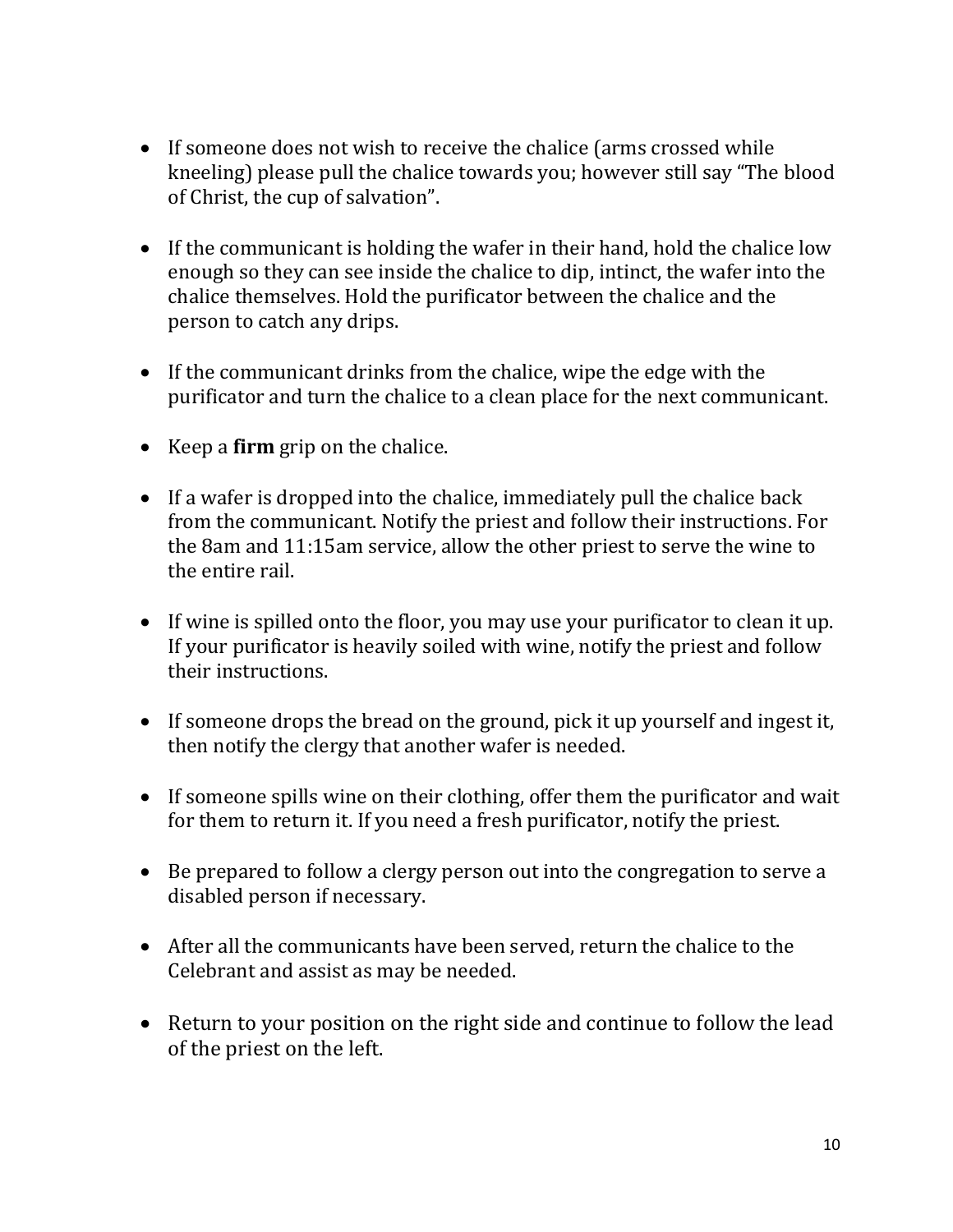#### **For the 8 o'clock service**:

- Immediately after the Blessing has been given, take the candle snuffer from the holder on the wall to your right and snuff the candles. The left candle first followed by the right candle and return candle snuffer to the holder.
- Return to your position on the right of the priests, bow in unison, then turn and lead them down the aisle.

## **For the 11:15 am and 5:00 pm services**:

- Remain at the altar through the singing of the concluding hymn. During the second verse extinguish the candles beginning from left to right. At the Celebrant's signal the clergy and lay assistant bow to the cross in unison and turn to leave. The chalice bearer leaves first exiting toward the Vestry room.
- *"Rejoice in the work the Lord has accomplished through you. Be faithful in the work you do, for through it the Lord saves his people*." Austin Fleming

#### **For the 5:00 pm service:**

- Most of the time there is no usher at the 5:00 pm service. Therefore, it is best to coordinate who will act as usher prior to the service beginning.
- Options are to ask the lay reader, a congregant who is a "known" usher or the altar guild representative. Duties include passing the collection plate as well as releasing the congregants from the pews for communion.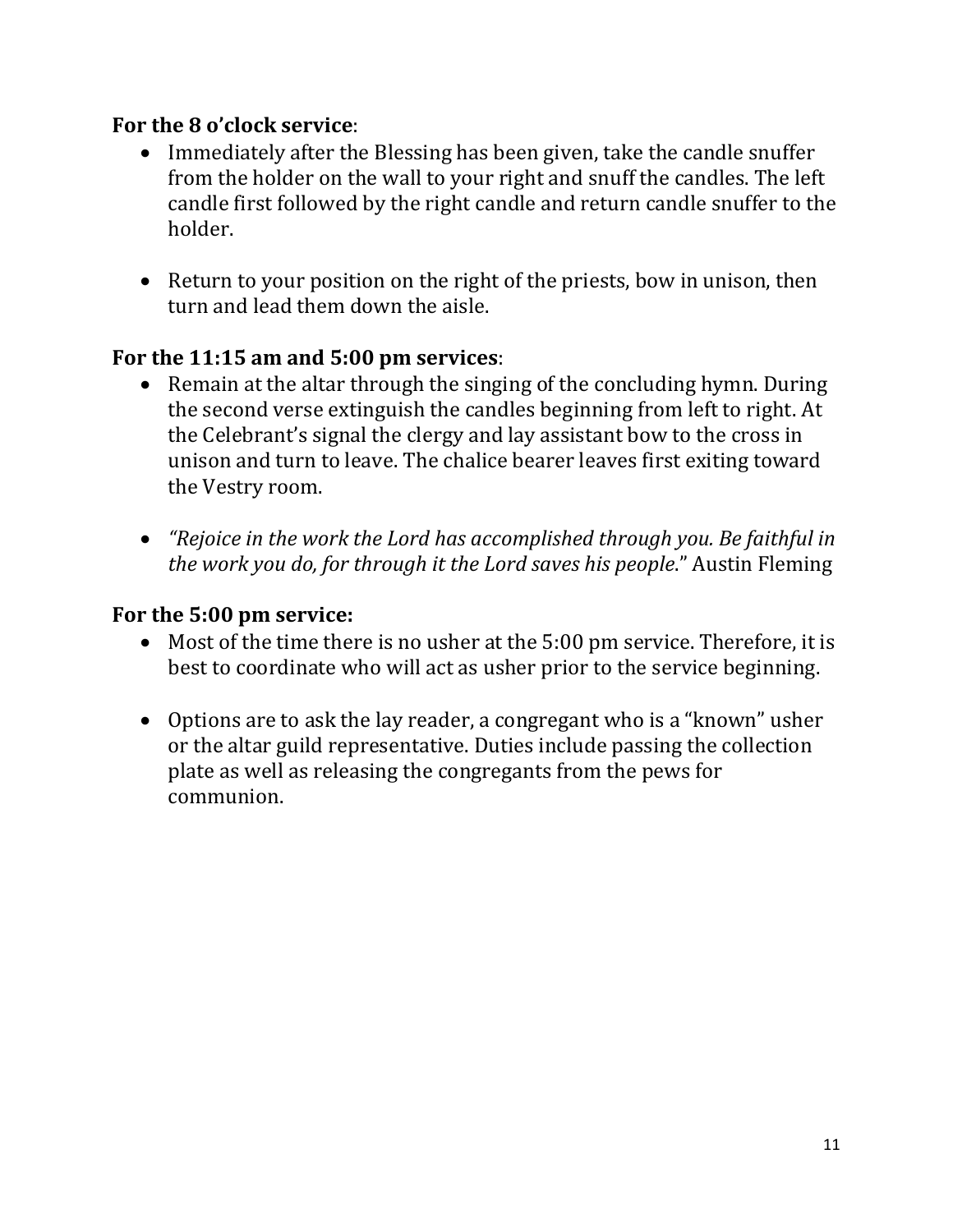## **Directory to Introduce the Books of the Bible**

Reader: "**A reading from** … (*insert correct verbiage below)"*  OLD TESTAMENT

| Genesis        | The Book of Genesis                 |
|----------------|-------------------------------------|
| Exodus         | The Book of Exodus                  |
| Leviticus      | The Book of Leviticus               |
| <b>Numbers</b> | The Book of Numbers                 |
| Deuteronomy    | The Book of Deuteronomy             |
| Joshua         | The Book of Joshua                  |
| Judges         | The Book of Judges                  |
| Ruth           | The Book of Ruth                    |
| 1 Samuel       | The First Book of Samuel            |
| 2 Samuel       | The Second Book of Samuel           |
| 1 Kings        | The First Book of Kings             |
| 2 Kings        | The Second Book of Kings            |
| 1 Chronicles   | The First Book of Chronicles        |
| 2 Chronicles   | The Second Book of Chronicles       |
| Ezra           | The Book of the Prophet Ezra        |
| Nehemiah       | The Book of the Prophet Nehemiah    |
| Esther         | The Book of Esther                  |
| Job            | The Book of Job                     |
| Ecclesiastes   | The Book of Ecclesiastes            |
| Song of Songs  | The Song of Songs                   |
| Isaiah         | The Book of the Prophet Isaiah      |
| Jeremiah       | The Book of the Prophet Jeremiah    |
| Lamentations   | The Book of Lamentations            |
| Ezekiel        | The Book of the Prophet Ezekiel     |
| Daniel         | The Book of the Prophet Daniel      |
| Hosea          | The Book of the Prophet Hosea       |
| Joel           | The Book of the Prophet Joel        |
| Amos           | The Book of the Prophet Amos        |
| Obadiah        | The Book of the Prophet Obadiah     |
| Jonah          | The Book of the Prophet Jonah       |
| Micah          | The Book of the Prophet Micah       |
| Nahum          | The Book of the Prophet Nahum       |
| Habakkuk       | The Book of the Prophet Habakkuk 14 |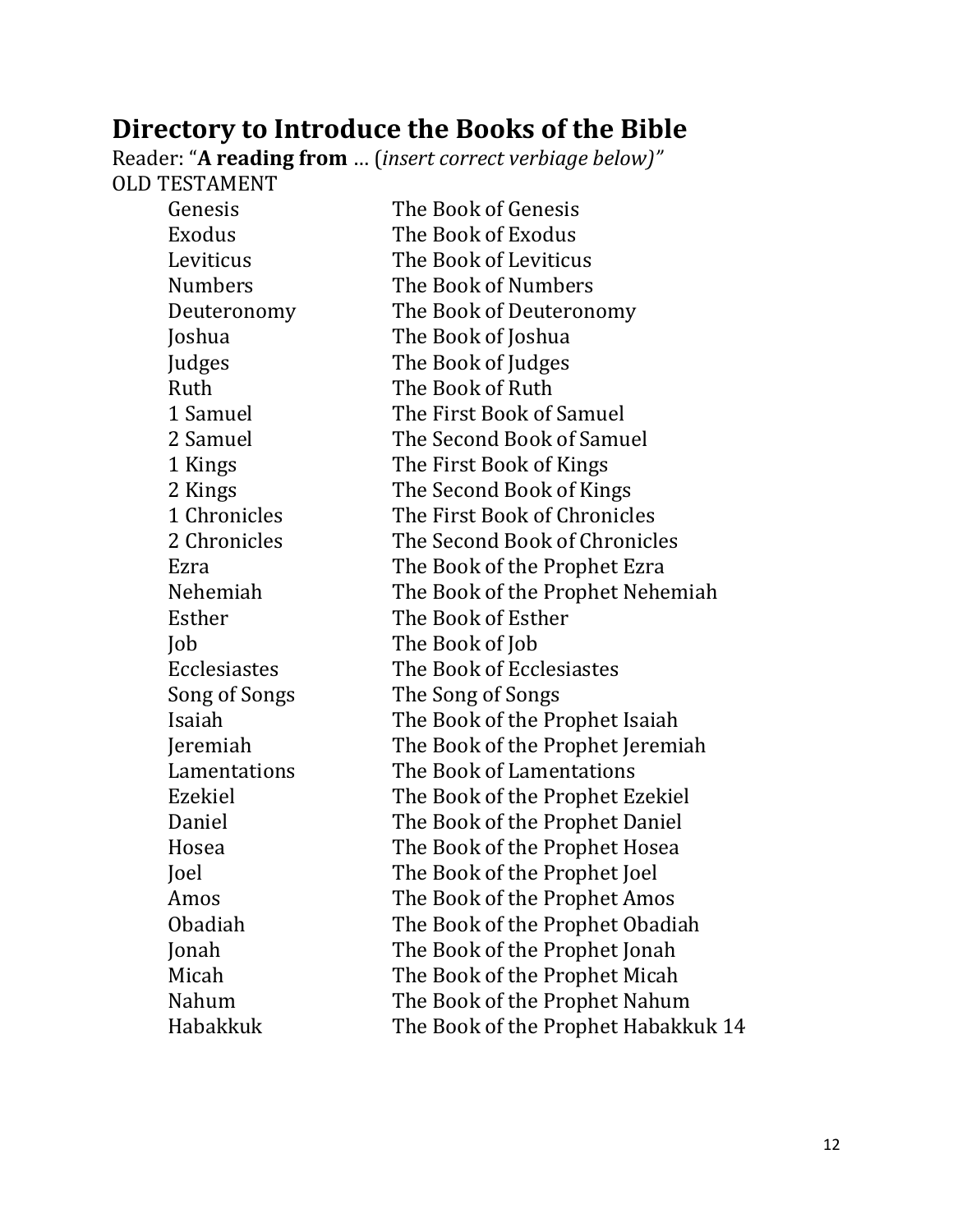| Zephaniah | The Book of the Prophet Zephaniah |
|-----------|-----------------------------------|
| Haggai    | The Book of the Prophet Haggai    |
| Zechariah | The Book of the Prophet Zechariah |
| Malachi   | The Book of the Prophet Malachi   |

## APOCRYPHA

| Tobit                      | The Book of Tobit                                 |
|----------------------------|---------------------------------------------------|
| Judith                     | The Book of Judith                                |
| <b>Additions to Esther</b> | The Book of Esther                                |
| Wisdom of Solomon          | The Wisdom of Solomon                             |
| Ecclesiasticus             | The Book of Ecclesiasticus                        |
| Baruch                     | The Book of Baruch                                |
| Jeremiah                   | The Epistle of Jeremiah                           |
|                            | Song of the Three Jews The Song of the Three Jews |
| Susanna                    | The Book of Susanna                               |
| Bel and the Dragon         | The Book of Bel and the Dragon                    |
| 1 Maccabees                | The First Book of Maccabees                       |
| 2 Maccabees                | The Second Book of Maccabees                      |
| 1 Esdra                    | The First Book of Esdras                          |
| 2 Esdra                    | The Second Book of Esdras                         |
| Nahasseh                   | The Book of Nahasseh                              |
| 3 Maccabees                | The Third Book of Maccabees                       |
| 4 Maccabees                | The Fourth Book of Maccabees                      |

#### NEW TESTAMENT

| Matthew          | The Gospel According to Matthew              |
|------------------|----------------------------------------------|
| Mark             | The Gospel According to Mark                 |
| Luke             | The Gospel According to Luke                 |
| John             | The Gospel According to John                 |
| Acts             | The Acts of the Apostles                     |
| Romans           | The Letter of Paul to the Romans             |
| 1 Corinthians    | The First Letter of Paul to the Corinthians  |
| 2 Corinthians    | The Second Letter of Paul to the Corinthians |
| Galatians        | The Letter of Paul to the Galatians          |
| <b>Ephesians</b> | The Letter of Paul to the Ephesians          |
| Philippians      | The Letter of Paul to the Philippians        |
|                  |                                              |